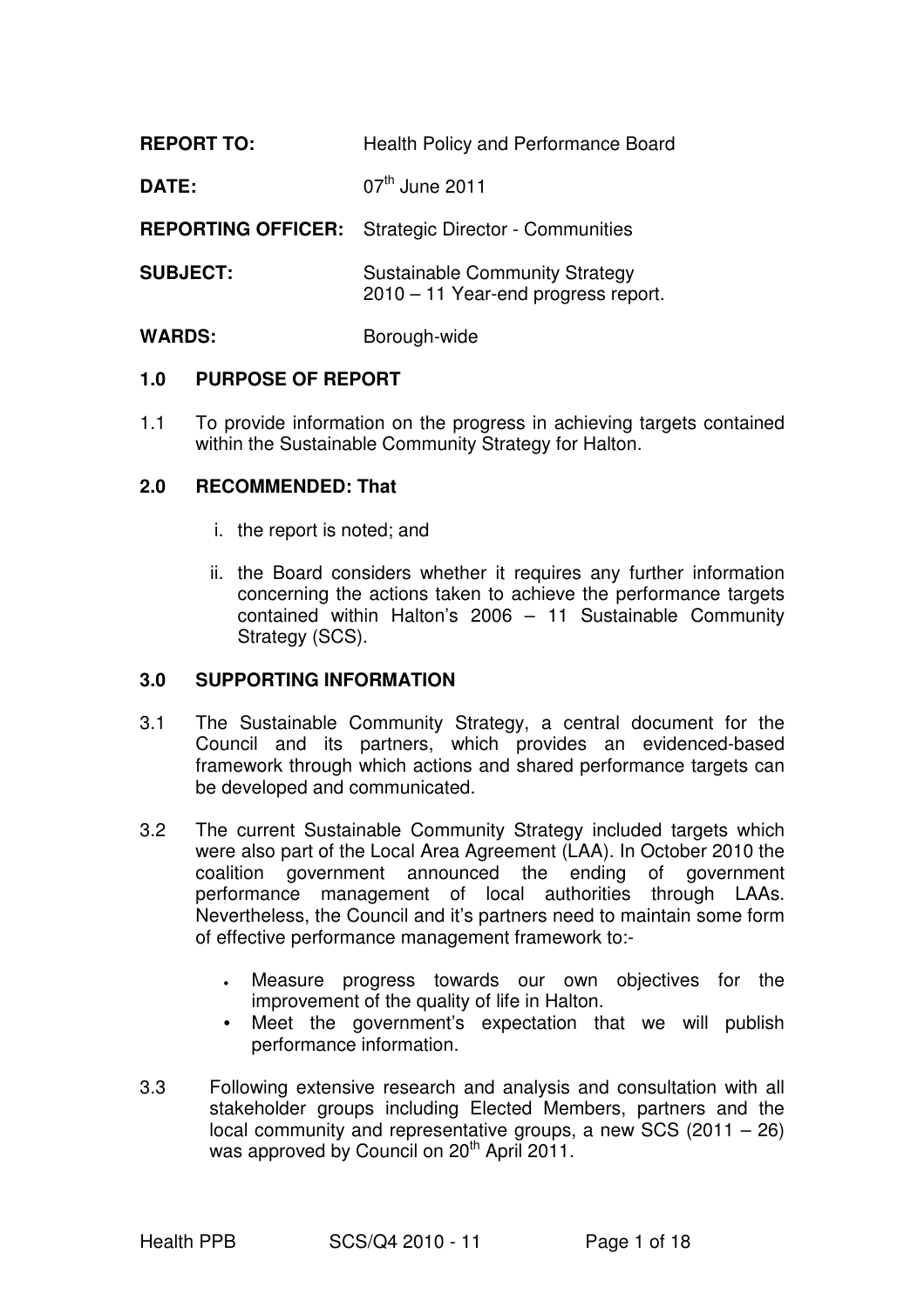- 3.4 The new SCS will be accompanied by a separate 'living' 5 year delivery plan. This approach will provide sufficient flexibility to evolve as continuing changes within the public sector continue to emerge, for example the restructuring of the NHS and pubic health delivery, implementation of Local Economic Partnerships and the delivery of the 'localism' agenda.
- 3.5 Work is presently underway to determine a range of performance information that will allow the systematic monitoring of the progress being made in achieving desired community outcomes over time.
- 3.6 Attached as Appendix 1 is a report on progress of the SCS (2006-11) for the year ending  $31<sup>st</sup>$  March 2011. This includes a summary of all indicators within the existing Sustainable Community Strategy and additional information for those specific indicators and targets that fall within the remit of this Policy and Performance Board.
- 3.7 In considering this report Members should be aware that:
	- a) The purpose of this report is to consolidate information on all measures and targets relevant to this PPB in order to provide a clear picture of progress.
	- b) As the requirement to undertake a centrally prescribed Place Survey has now ceased the development of a localised perception based methodology is currently underway with a likely implementation date of autumn 2011.

#### **4.0 CONCLUSION**

4.1 The Sustainable Community Strategy for Halton, and the performance measures and targets contained within it will remain central to the delivery of community outcomes. It is therefore important that we monitor progress and that Members are satisfied that adequate plans are in place to ensure that the Council and its partners achieve the improvement targets that have been agreed.

#### **5.0 POLICY IMPLICATIONS**

5.1 The Sustainable Community Strategy for Halton is central to our policy framework. It provides the primary vehicle through which the Council and its partners develop and communicate collaborative actions that will positively impact upon the communities of Halton.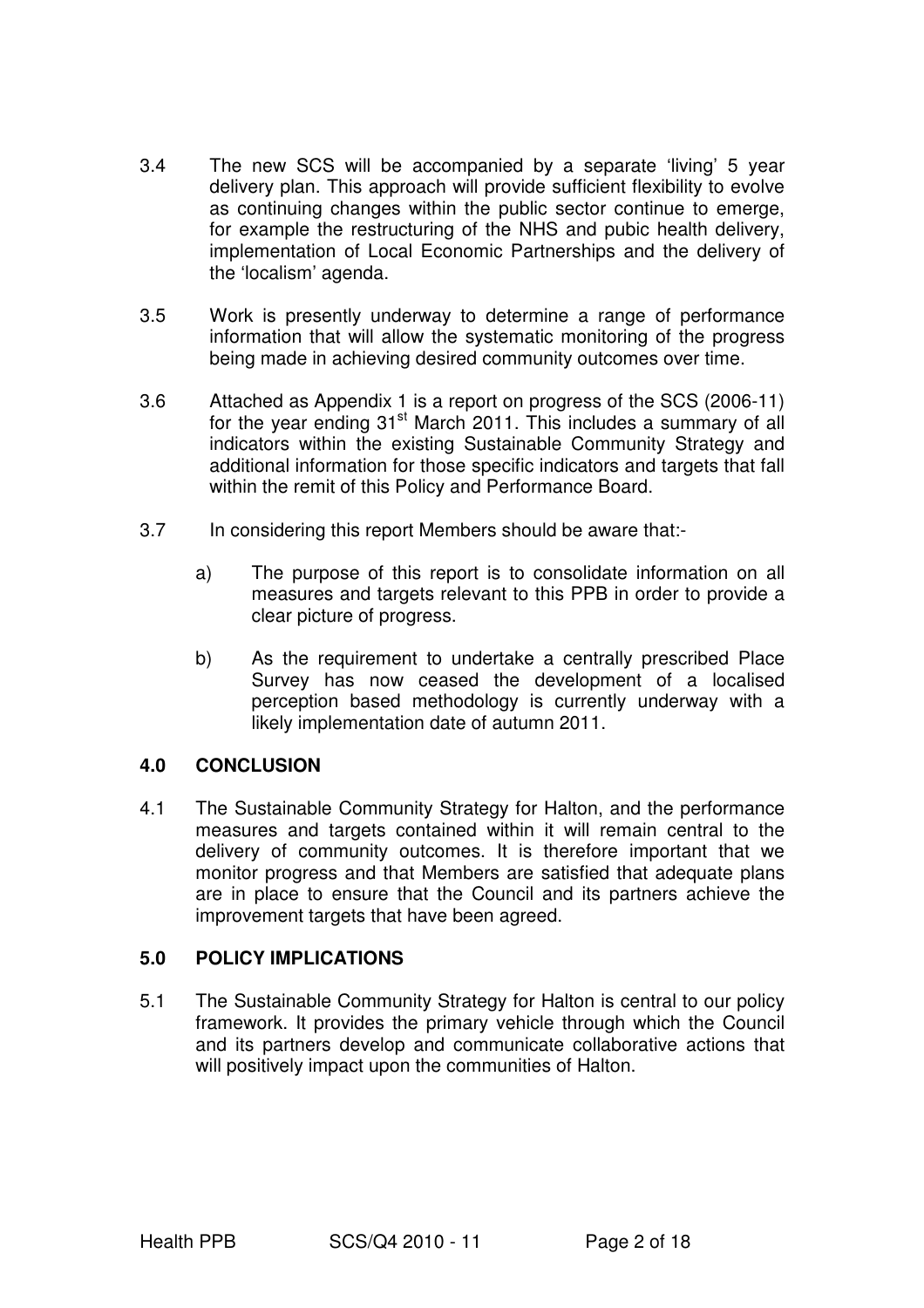#### **6.0 OTHER IMPLICATIONS**

6.1 The publication by Local Authorities of performance information is central to the coalition government's transparency agenda. This has been accompanied by a commitment to reduce top down performance management, with the pre-existing National Indicator Data Set (NIS), being replaced from April 2011 with a single comprehensive list of all data that Local Authorities are required to provide to Central Government.

#### **7.0 IMPLICATIONS FOR THE COUNCIL'S PRIORITIES**

7.1 This report deals directly with the delivery of the relevant strategic priority of the Council.

#### **8.0 RISK ANALYSIS**

8.1 The key risk is a failure to improve the quality of life for Halton's residents in accordance with the objectives of the Sustainable Community Strategy. This risk can be mitigated thorough the regular reporting and review of progress and the development of appropriate actions where under-performance may occur.

#### **9.0 EQUALITY AND DIVERSITY ISSUES**

9.1 One of the quiding principles of the Sustainable Community Strategy is to reduce inequalities in Halton.

#### **10.0 LIST OF BACKGROUND PAPERS UNDER SECTION 100D OF THE LOCAL GOVERNMENT ACT 1972**

Document Sustainable Community Strategy 2006 – 11

Place of Inspection 2<sup>nd</sup> Floor, Municipal Building, Kingsway, Widnes

Contact Officer Hazel Coen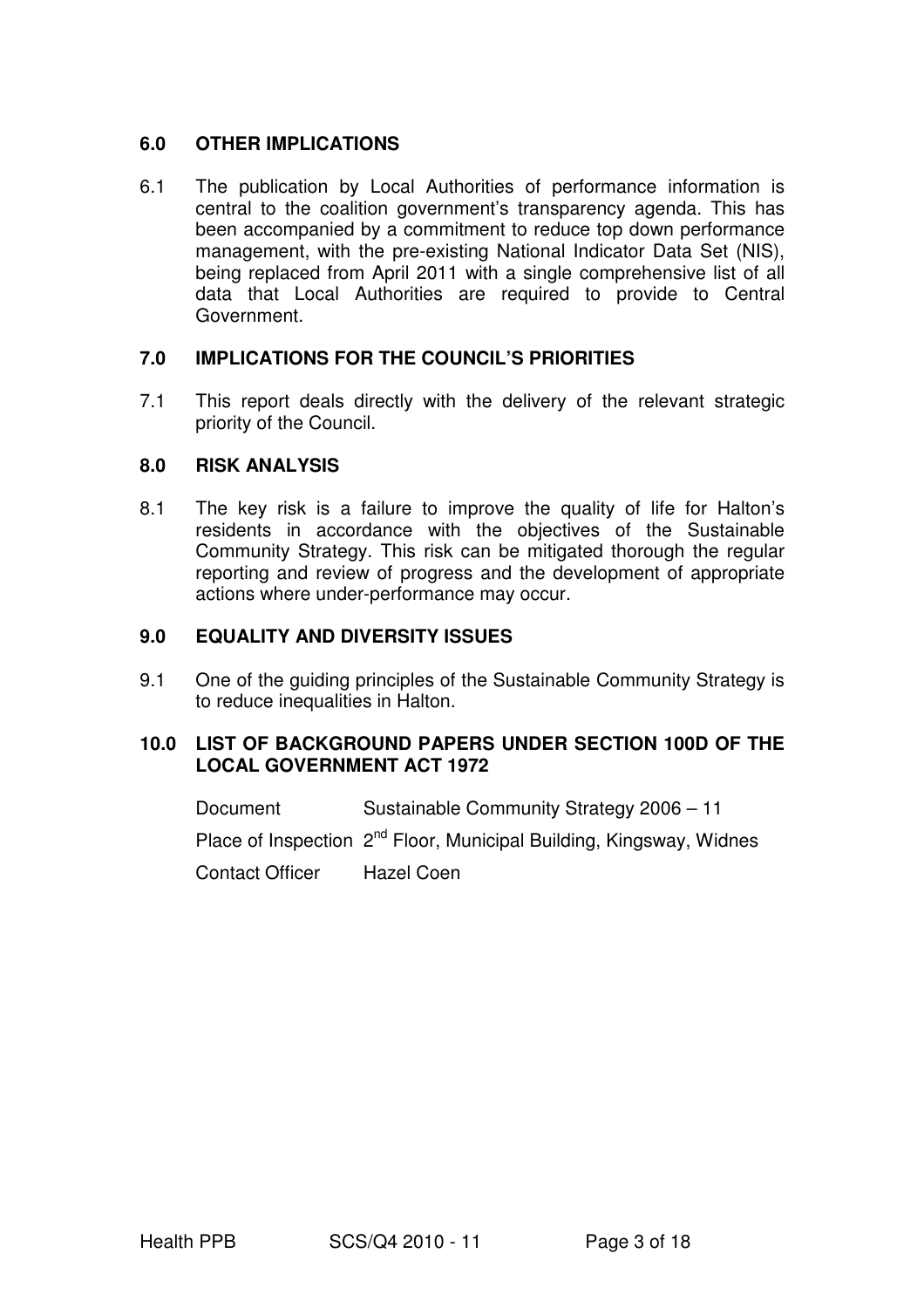

## **The Sustainable Community**

# **Strategy for Halton**

# **2006 - 2011**

# **Year -end Progress Report 01st April 2010 – 31st March 2011 Health Policy & Performance Board**

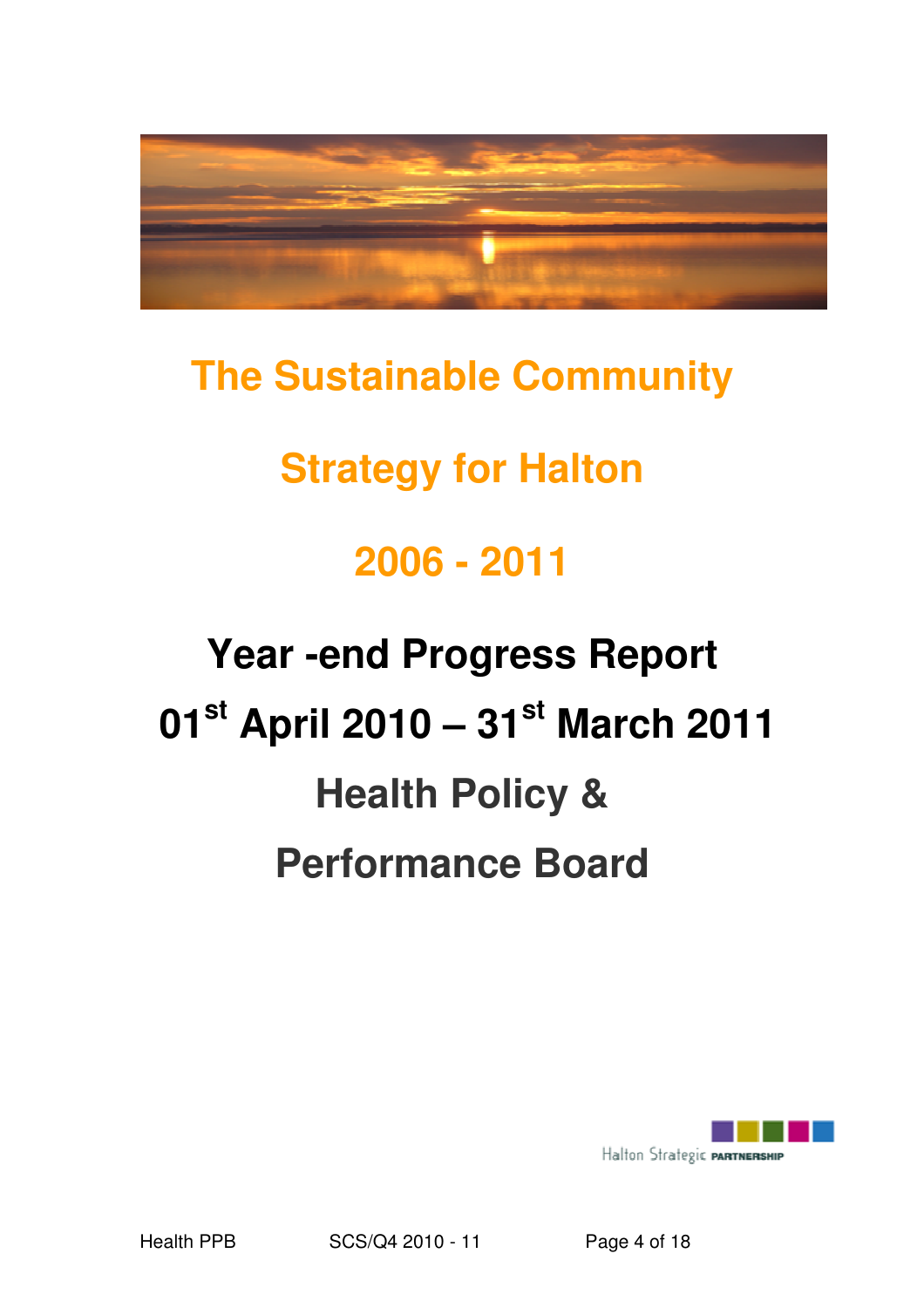| <b>Document Contact</b><br>(Halton Borough<br>Council) | Hazel Coen<br>Divisional Manager, Performance & Improvement<br>Municipal Buildings, Kingsway<br>Widnes, Cheshire WA8 7QF |
|--------------------------------------------------------|--------------------------------------------------------------------------------------------------------------------------|
|                                                        | hazel.coen@halton.gov.uk                                                                                                 |

This report provides a summary of progress in relation to the achievement of targets within Halton's Sustainable Community Strategy 2006 - 2011.

It provides both a snapshot of performance for the period 01<sup>st</sup> April 2010 to 30<sup>th</sup> September 2010 and a projection of expected levels of performance to the year-end.

The following symbols have been used to illustrate current performance as against the 2011 target and as against performance for the same period last year.

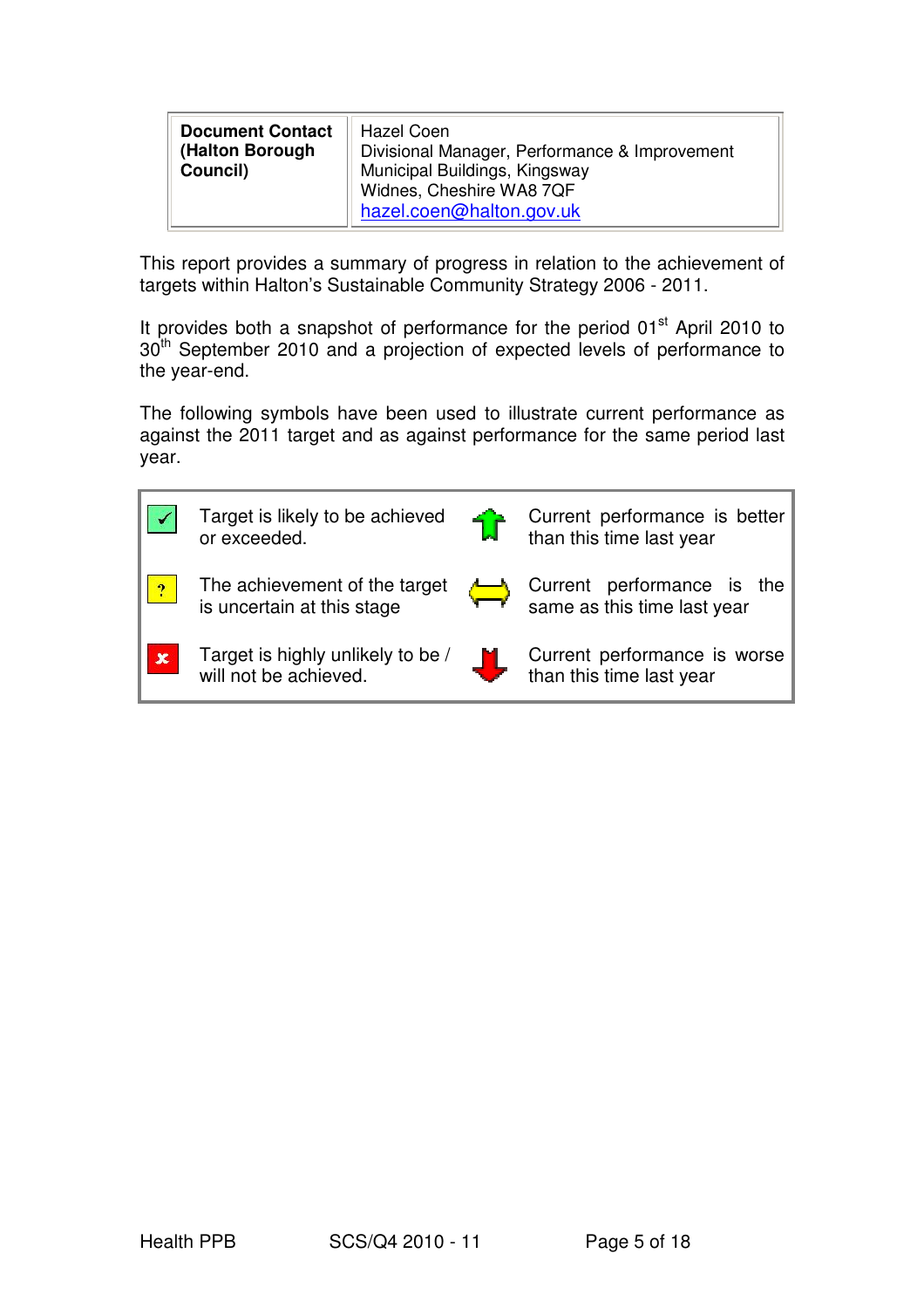## **HEALTHY HALTON**

| Page | NI  | Descriptor                                                                  | 2010/11<br>Target | <b>Direction</b><br>of travel |
|------|-----|-----------------------------------------------------------------------------|-------------------|-------------------------------|
|      | 8   | Adult participation in sport                                                |                   | û                             |
|      | 53  | Prevalence of breastfeeding at $6 - 8$ weeks<br>from birth                  | $\pmb{\times}$    | $\hat{\mathbf{u}}$            |
|      | 120 | All-age all-cause mortality                                                 | $\pmb{\times}$    | Male<br>f<br>Female           |
|      | 123 | 16+ Smoking rate prevalence                                                 |                   | 1                             |
|      | 142 | Number of vulnerable people supported to<br>maintain independent living     | $\mathbf x$       |                               |
|      | 150 | Adults in contact with secondary<br>mental<br>health services in employment |                   |                               |

## **Non Local Area Agreement Measures / Targets**

| 121 | Mortality rate from all circulatory diseases at<br>ages under 75 (proxy for local indicator H1)                              | $\mathbf x$ |  |
|-----|------------------------------------------------------------------------------------------------------------------------------|-------------|--|
| 122 | Mortality from all cancers at ages under 75<br>(proxy for local indicator H2)                                                | $\mathbf x$ |  |
| 124 | Increase the number of people with a long<br>term condition supported to be independent<br>and in control of their condition |             |  |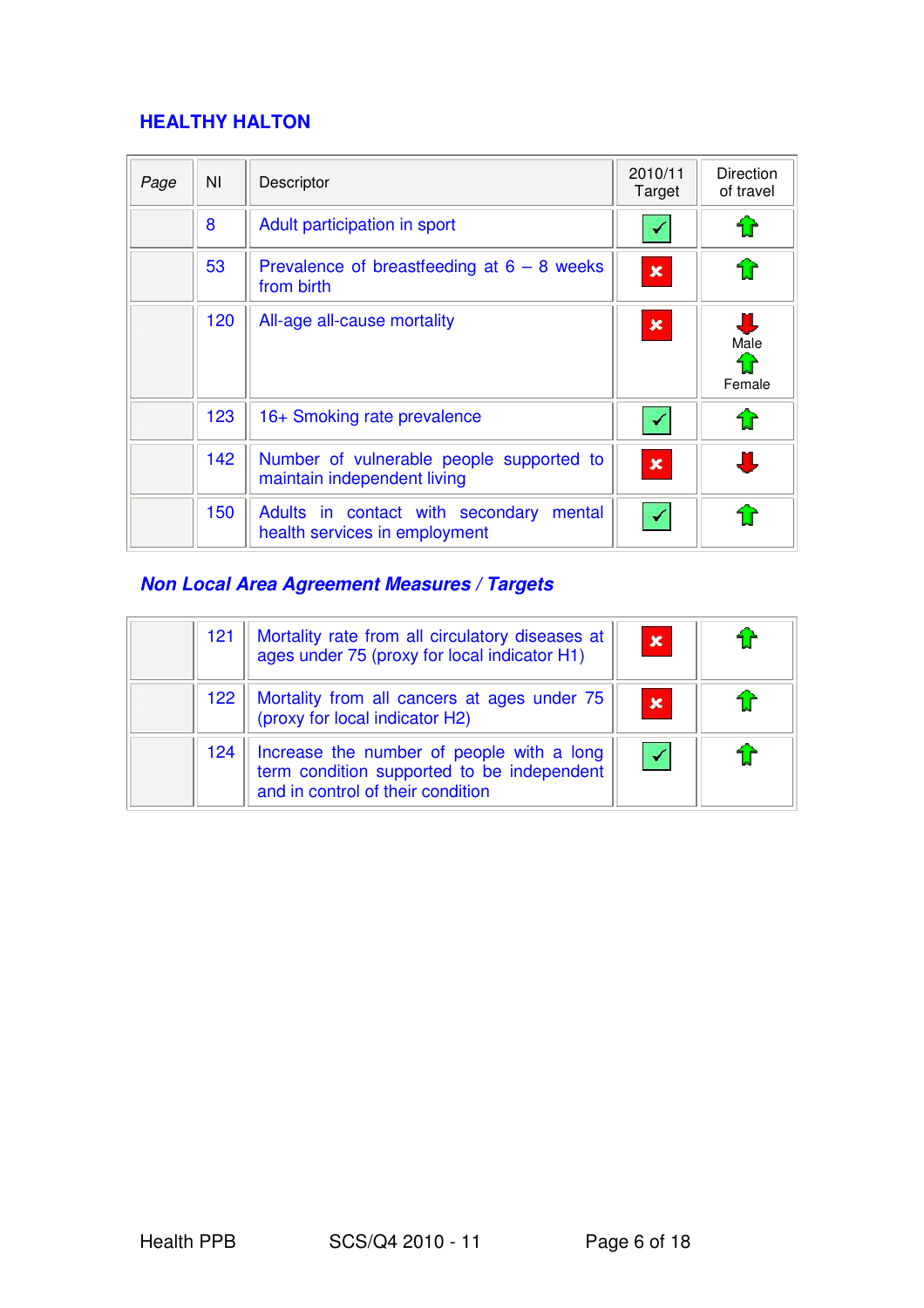#### **NI 8** Increase adult participation in sport

| <b>Baseline</b> | $09 - 10$ | 2011   |       |     |       | 2010 - 11 Cumulative outturn data<br>Current |          | Direction |
|-----------------|-----------|--------|-------|-----|-------|----------------------------------------------|----------|-----------|
| (2006)          | Actual    | Гarget | Q1    | Q2  | Q3    | Q4                                           | Progress | of Travel |
| 20.13%          | 21.4%     | 24.13% | 24.2% | N/A | 26.3% | N/A                                          |          | -40       |

#### **Data Commentary**

Halton remain in the top 25% of best performing authorities in England. Full data results are next due in June 2011 and it is expected that the 2010-11 target will have been achieved.

#### **General Performance Commentary**

Active People Survey 5, Q1 results were published on  $17<sup>th</sup>$  March 2011 and showed a slight reduction in the participation rate. Removal of free swimming for over 60s could be a contributory factor to this reduction. However, Halton remain in the top 25% of best performing authorities in England.

#### **Summary of key activities undertaken during the year**

The Sports Participation Project has increased participation in physical activity by adults. It is supported by the Council, Halton Strategic Partnership, local community organisations, health professionals, Sport England, and private and voluntary sector sports clubs.

It provides increased accessibility to physical activities, especially for adults who have previously done little or no physical activity. For example, the Widnes and Runcorn Cancer group have now been introduced to activities such as archery, golf and badminton. Other new initiatives have included 'Walk to Work Week' and 'Walk for Life Day' and a new 'Walk Map' was created for the Town Park area following work with a Palacefields residents group.

A 'Full of Life' day was also organised to encourage older people to get and stay active in later life. Trewan House tried many of the 20 activities available and have now established their own chair-based exercise and New Age Bowling classes, with support from the Sports Participation Project.

A further range of Project examples include: Zumba, (the latest get fit craze involving dance moves to Latin rhythm inspired by Salsa, Samba and Merengue), Tai Chi and Yoga, and Halton Happy Hearts and Halton Happy Zipper Club, (for people with a heart condition to get light exercise).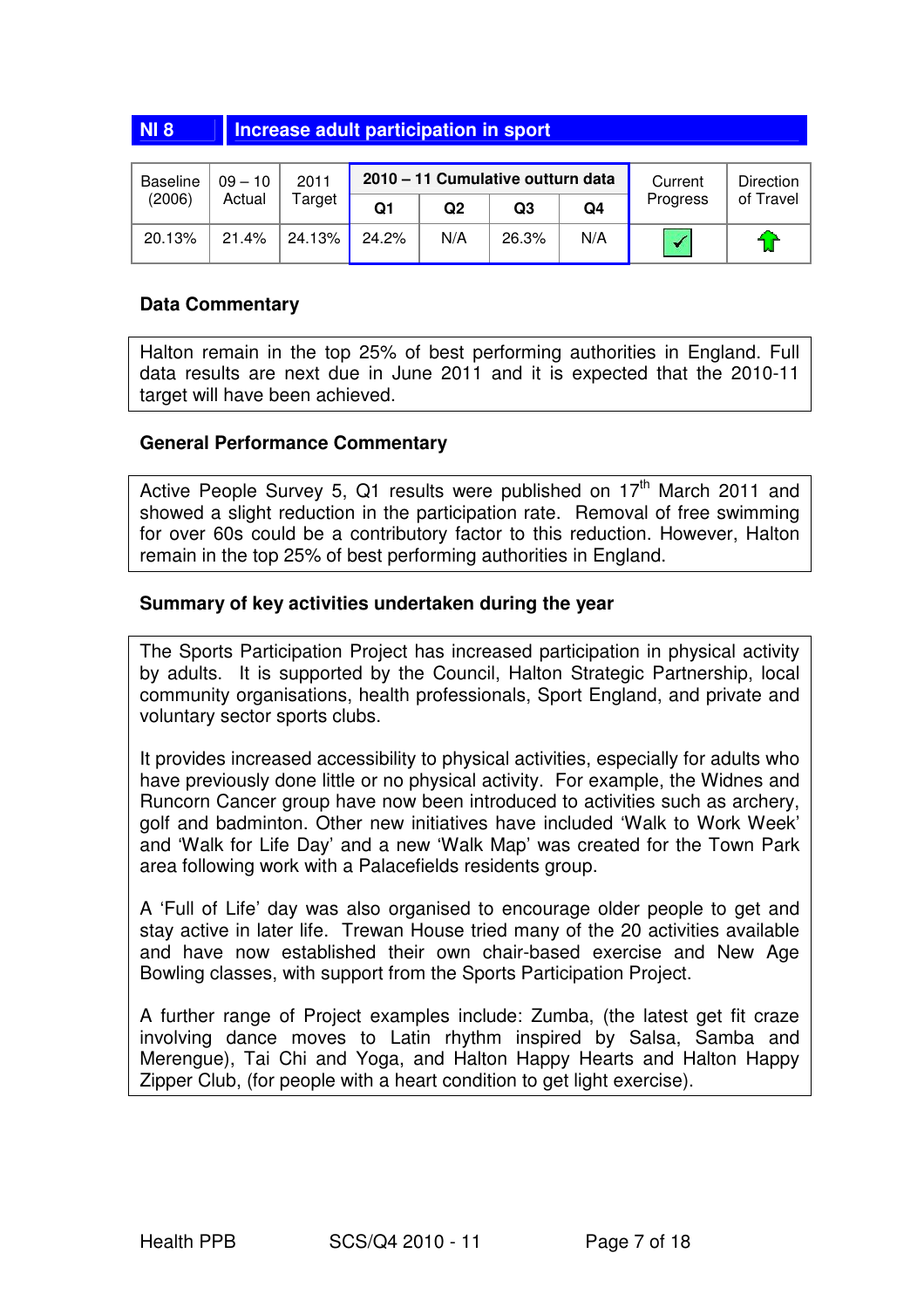#### **NI 53 Prevalence of breastfeeding at 6-8 weeks from birth**

| Baseline   | $09 - 10$ | $10 - 11$ |        | 2010 - 11 Cumulative outturn data | Current        | Direction |             |           |
|------------|-----------|-----------|--------|-----------------------------------|----------------|-----------|-------------|-----------|
| (2008, Q2) | Actual    | Target    | Q1     | Q2                                | Q <sub>3</sub> | Q4        | Progress    | of Travel |
| 12.1%      | 19.26%    | 23%       | 13.54% | 16.48%                            | 18.38%         | 18.38%    | $\mathbf x$ | fr        |

#### **Data Commentary**

Q3 data has been updated and used as a proxy for Q4. Q4 data is not available before this report deadline.

#### **General Performance Commentary**

The prevalence of breastfeeding at 6-8 weeks has increased over the previous quarters, but is yet to reach the target.

#### **Summary of key activities undertaken during the year**

Progress has been made towards improving breastfeeding rates in Halton

- The breastfeeding policy was agreed by the Clinical Commissioning Committee subject to amendments
- Breastfeeding is a Joint Commissioning Unit priority
- An update and plan was presented to the PCT Clinical Commissioning Committee in March.
- A paper will go to Finance and Approvals Committee highlighting the gap in resources, to be submitted in April.
- Achieving Baby Friendly accreditation is currently at risk due to lack of resources to deliver training and audit.
- CQUIN proposal submitted to Quality Board for inclusion in Acute Trust contract to promote improvement in rates, the outcome is awaited
- The preparation of the Warrington Road Pilot and the Peer support incentive scheme pilot are well underway, and the pilots will begin in June 2011.
- Benefits are already being seen from the pilots through improvements in joint working between Peers Support Workers, Midwives and Health Visitors.
- 10 new voluntary Peer Support workers will be trained in May 2011; this will ensure there is sufficient capacity to run the pilot schemes. Aiming to ensure representation from both Runcorn and Widnes
- The new Child Health System, Paris risks reducing data coverage at 6-8 weeks. Discussions underway to mitigate risk.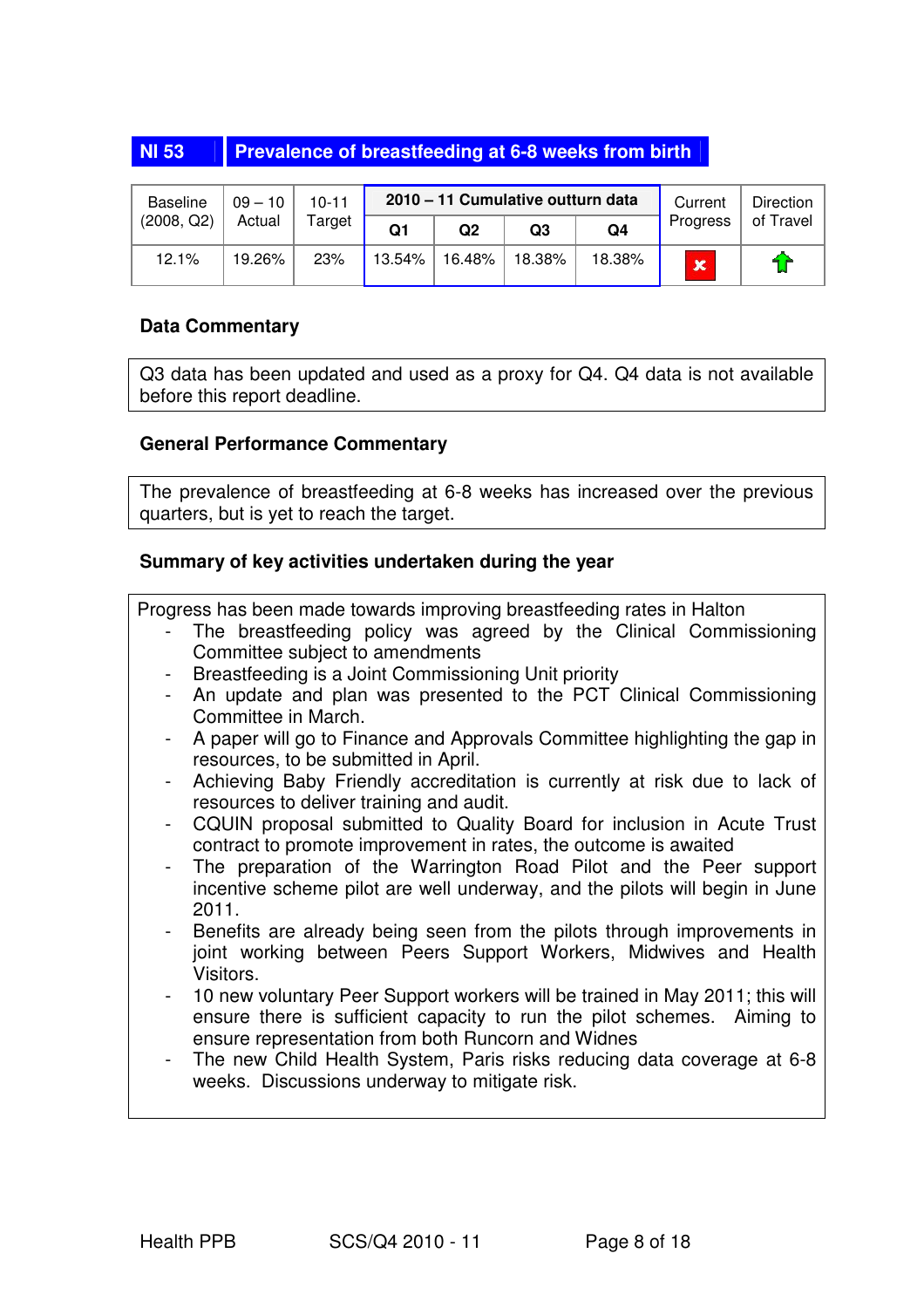| <b>NI 120</b> | <b>All-age all cause mortality rate</b> |
|---------------|-----------------------------------------|
|---------------|-----------------------------------------|

| <b>Baseline</b>                     | $09 - 10$                      |                                       |       | 2010 – 11 Cumulative outturn data | Current        | Direction |                         |           |
|-------------------------------------|--------------------------------|---------------------------------------|-------|-----------------------------------|----------------|-----------|-------------------------|-----------|
| (2006)                              | Actual                         | Target                                | Q1    | Q <sub>2</sub>                    | Q <sub>3</sub> | Q4        | Progress                | of Travel |
| Male 906<br>per 100,000<br>pop      | 803.8<br>per<br>100.000<br>pop | <b>Male 755</b><br>per 100,000<br>pop | 849.3 | 845.0                             | 853.1          | 879.3     | $\overline{\mathbf{x}}$ | 丁         |
| Female<br>673<br>per 100,000<br>pop | 597.3<br>per<br>100,000<br>pop | Female<br>574<br>per 100,000<br>pop   | 576.4 | 600                               | 586.5          | 582.8     | $\mathbf x$             | ਸ਼ਿ       |

#### **Data Commentary**

Q3 figures have been updated. February figure used as a proxy for Q4 as March data has not yet been released. Targets for mortality are based on calendar year data and not financial year. Therefore data is unverified mortality rate for calendar year 2010.

#### **General Performance Commentary**

Based on Q3 data both Male and Female Mortality is above the 2010 targets for all age all cause mortality. Male mortality appears to have increased from verified 2009 data where the rate was 838.09 (an increase in 3 deaths). Female mortality however has continued to decrease but not enough to hit the 2010 target. Year end 2009 verified data showed a rate of 595.12 by year end 2010 this had reduced to 586.5 (unverified data)

To hit year end 2011 rates male mortality would need to reduce to 731 per 100,000 (DSR) and females mortality to 558 per 100,000. There would need to be a substantial improvement in death rates to come near to meeting these targets by the end of 2011.

#### **Summary of key activities undertaken during the year**

The main focus of activities is specified under the performance for Mortality from Cancer and Circulatory Diseases as these areas have the biggest impact on All Age All Cause.

Additional activities to improve outcomes are:

Chronic Obstructive Pulmonary Disease (COPD): There is a health equity audit being undertaken to review the evidence and services currently delivering and identifying people early with COPD.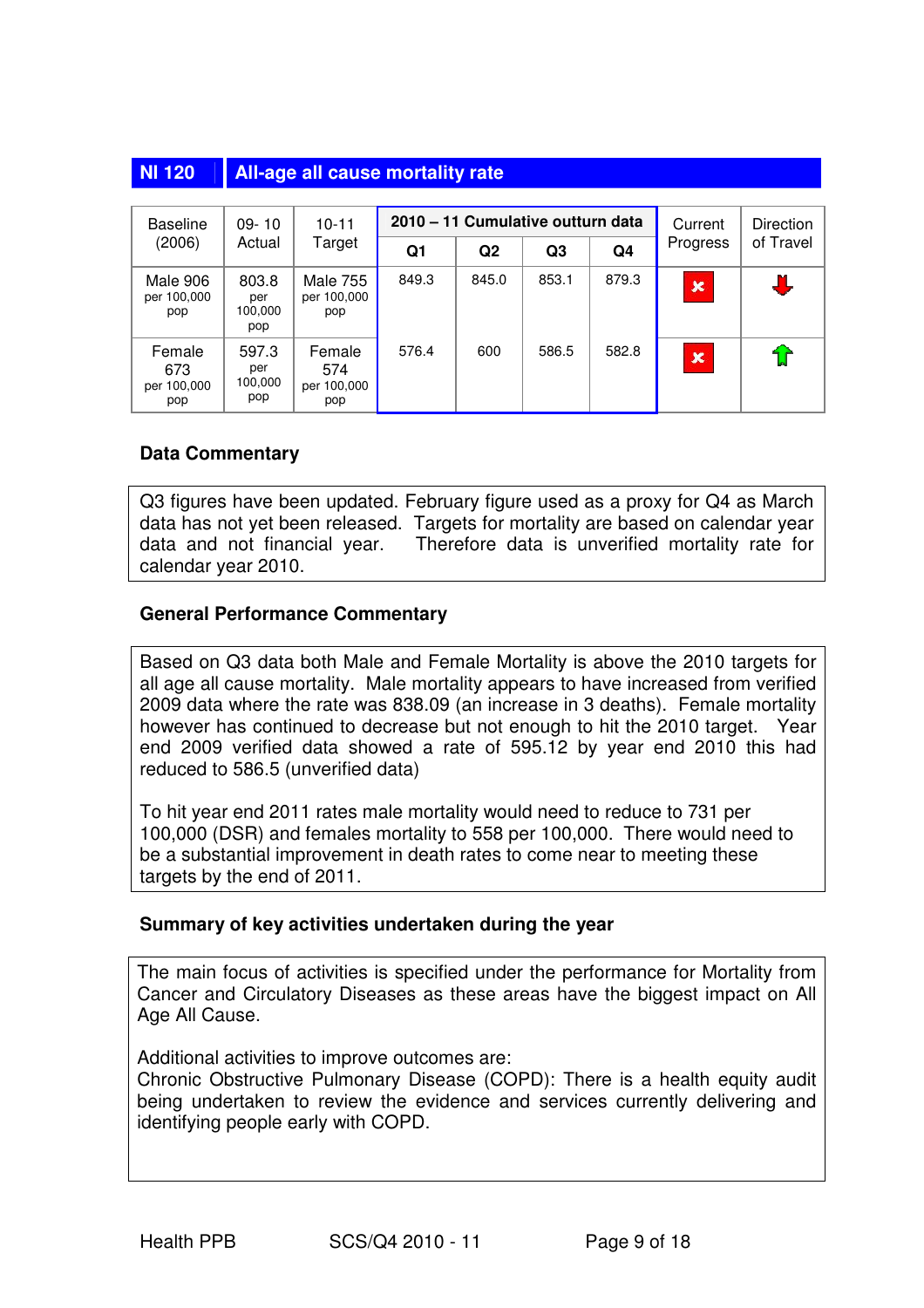Effective management of COPD will help reduce mortality from the condition but more significantly reduce hospital admissions due to COPD exacerbations. Infant Mortality:

Has a significant impact on early death and will have an impact on life expectancy. Having babies as a teenager, smoking in pregnancy and breastfeeding are two areas that have an impact on infant mortality. Although Halton has not got a high rate of infant mortality compared with England there is potential to improve further. High teenage conceptions, low breastfeeding rates and smoking in pregnancy continue to be challenging areas which are being proactively managed within the Children's Trust.

Suicide and Injury Undetermined:

This is another area that has a significant impact on early death and therefore impacts on life expectancy. Halton and St Helens are participating in an annual suicide audit to understand the background details of suicide victims in order to implement prevention strategies. Year 10/11 trained 89 front line primary care staff in the 'Positive Management of Psychiatric Risk' and 168 Partner Organisations including Fire & Rescue, DWP etc in the early identification of members of the public who posed a risk of self harm.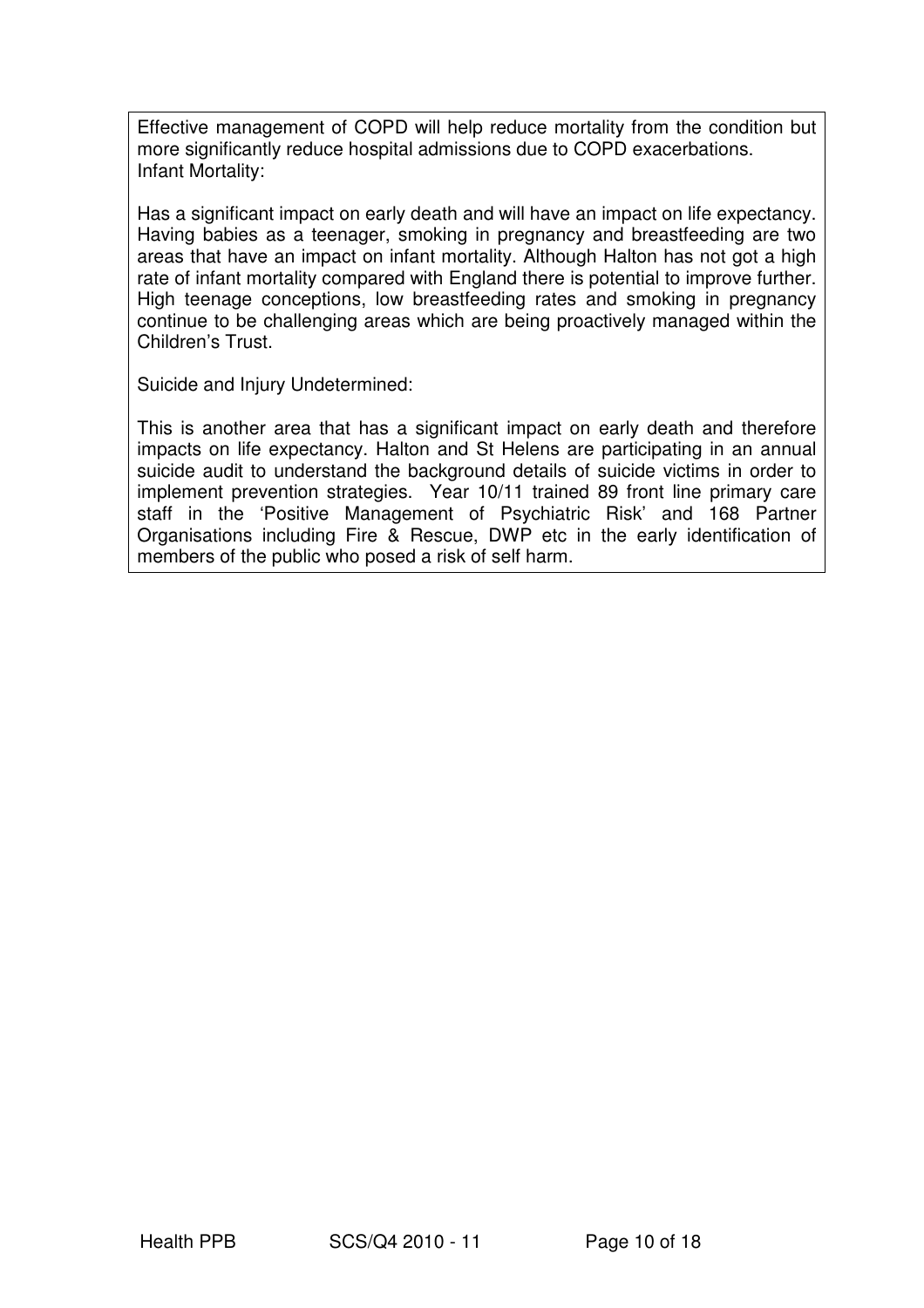#### **NI 123 16+ current smoking rate prevalence – rate of quitters per 100,000 population**

| Baseline                     | $09 - 10$ | 2011   |        | 2010 - 11 Cumulative outturn data |        | Current | Direction |           |
|------------------------------|-----------|--------|--------|-----------------------------------|--------|---------|-----------|-----------|
| (2007/8)                     | Actual    | Target | Q1     | Q2                                | Q3     | Q4      | Progress  | of Travel |
| 914<br>per<br>100,000<br>pop | 888       | 1128   | 257.49 | 548.55                            | 762.39 | 879.12  |           | €         |

#### **Data Commentary**

Data is a snapshot as of April 1<sup>st</sup> 2011 and is not the complete year end data. All previous data has been updated.

#### **General Performance Commentary**

Data is a snapshot as of 1st April 2011 and will need to be updated when full data is available; October to February data has been updated and are all above target where the preferred outcome is higher. The Stop Smoking service is very close to the March target and figures are still being collected from GP Practices for Q4. It is expected we will make the target. This will be a considerable achievement as we have a very high quit rate.

#### **Summary of key activities undertaken during the year**

Key tobacco control initiatives to run throughout the year are:

- Delivery of smoking prevention programmes for schools and young people via joint working between the Canal Boat project and the PCT.
- Training for teachers on illicit tobacco and its dangers.
- Tobacco Control training provided for 60 PSHE primary teachers across Halton & St Helens per annum, including support and evaluation of cascade of training to pupils.
- Social marketing driven, comprehensive, and highly visible coverage of targeted interventions delivered across Halton and St Helens.
- Deliver 12 Brief Intervention training sessions-1 each month.
- Implement new intervention to encourage pregnant smokers to stay quit for the term of the pregnancy.
- Raise profile of SUPPORT stop smoking services by targeted brief Intervention training to Halton General and HCRC staff Pre-Op, Cardio respiratory, minor Injury 100% outpatient services in Halton General and 5 Borough Mental Health settings in Halton, trained in referral pathway to stop smoking services.
- Increase the number of Pharmacies offering support to smokers from 15 to 25.
- Increase in cessation data collected from GP practices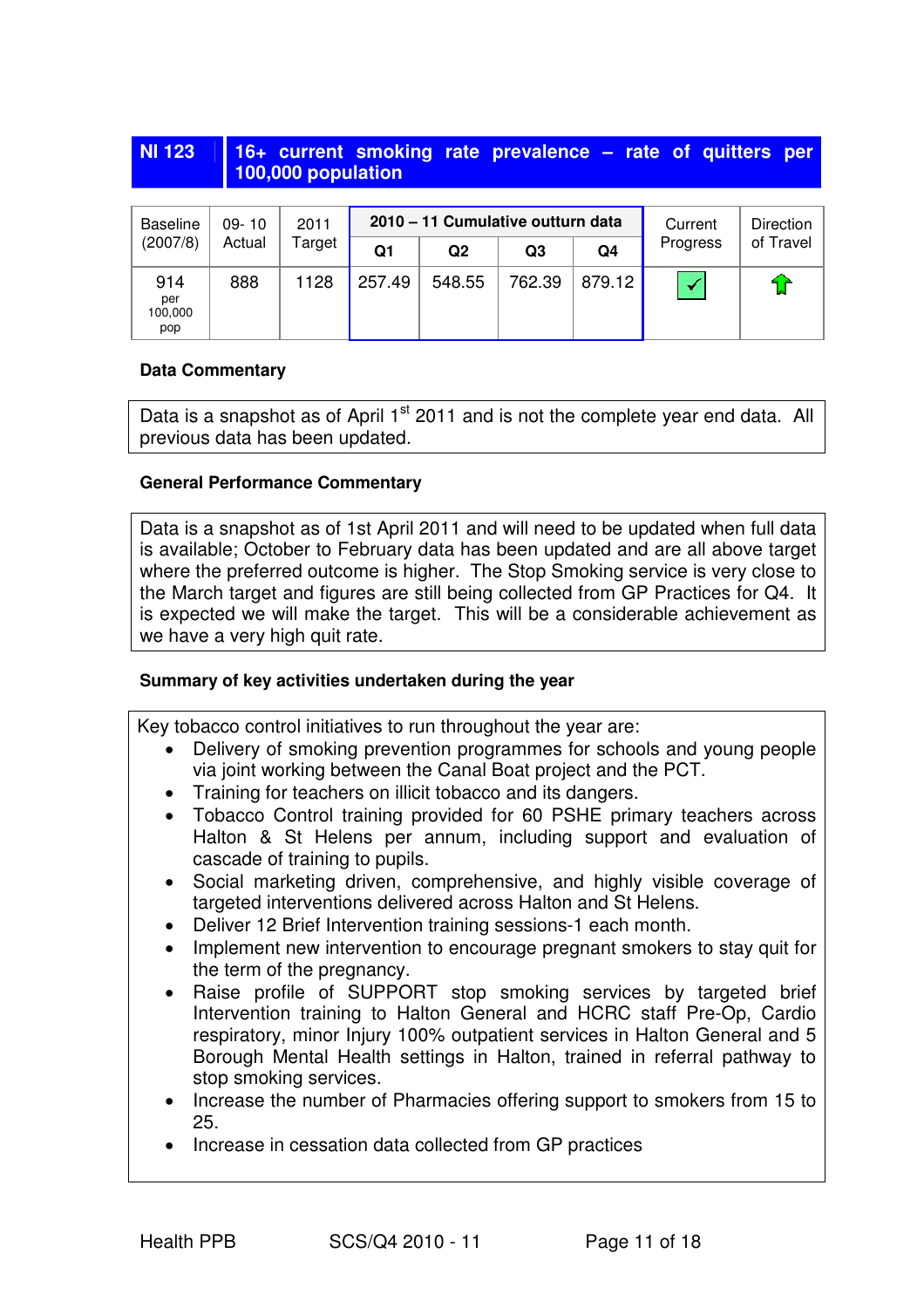• 10% Increase in annual numbers of under 18 attending support to stop smoking

 Increase awareness of the Support service to areas of High deprivation and deliver targeted campaigns to pregnant and manual smokers.

- Incentive scheme developed for pregnant smokers.
- Social marketing programme delivered for pregnant smokers.

#### **NI 142 Improve the number of vulnerable people supported to maintain independent living**

| <b>Baseline</b>    | $09-10$       | 2011          |        |       | 2010 - 11 Cumulative outturn data |                | Current      | Direction |
|--------------------|---------------|---------------|--------|-------|-----------------------------------|----------------|--------------|-----------|
| (Year)             | Actual        | Target        | Q1     | Q2    | Q3                                | Q <sub>4</sub> | Progress     | of Travel |
| 98.17%<br>(2007/8) | 98.95<br>$\%$ | 99.04<br>$\%$ | 99.39% | 98.7% | 98.51%                            | 98.33%         | $\mathbf{x}$ |           |

#### **Data Commentary**

It should be noted that the reduction in the capacity of floating support services have resulted in services closing cases where service users are no longer engaging with the support service. This was necessary to achieve proposed contractual changes but has caused overall performance to be lower than it would normally be.

#### **General Performance Commentary**

Overall performance has failed to achieve the target set for 2010/11. There has been a reduction in services performance during quarter 4 which has lowered the overall out-turn for the year. One service has failed to submit the PI workbook for quarter 4.

#### **Summary of key activities undertaken during the year**

The floating support services will continue to be monitored and meetings held on a quarterly basis to ensure performance increases to meet the targets set.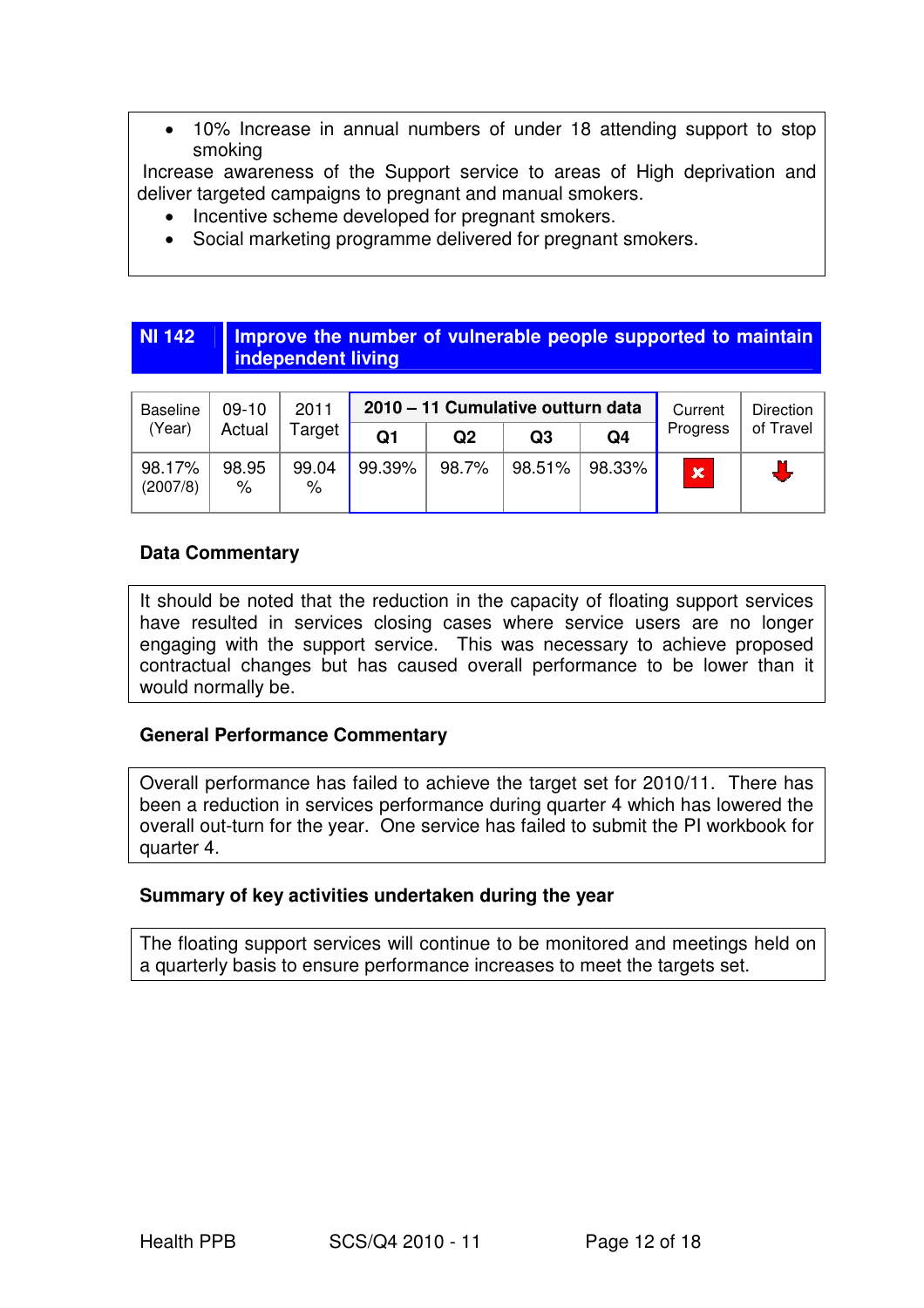#### **NI 150 | Number of adults in contact with secondary mental health services in employment**

| Baseline<br>(January | $09-10$<br>Actual | 2011<br>Target |       | 2010 - 11 Cumulative outturn<br>data |       |       | Current<br>Progress | Direction<br>of Travel |
|----------------------|-------------------|----------------|-------|--------------------------------------|-------|-------|---------------------|------------------------|
| 2010                 |                   |                | Q1    | Q2                                   | Q3    | Q4    |                     |                        |
| 11.1%                | 11.1%             | 12.1%          | 11.7% | 12.4%                                | 13.4% | 13.3% |                     | -17                    |

#### **Data Commentary**

This is the most recent figure as at  $28<sup>th</sup>$  February 2011. Data is provided by the 5 Boroughs Mental Health Trust.

#### **General Performance Commentary**

The figure in January 2011 stood at 13.4%, which is higher than any of the other areas within the 5Boroughs.

#### **Summary of key activities undertaken during the year**

A service has been commissioned from Richmond Fellowship (national mental health charity) to support people with severe mental health problems to access work opportunities or return to work after a period of illness, and to support both them and their employers to manage their support needs whilst in work.

#### **NI 121 Mortality rate from all circulatory diseases at ages under 75**

| <b>Baseline</b>   | $09-10$          | 2011  | 2010 - 11 Cumulative outturn data |       |       |      | Current     | Direction          |
|-------------------|------------------|-------|-----------------------------------|-------|-------|------|-------------|--------------------|
| (Year)<br>1995/97 | Actual<br>Target |       | Q1                                | Q2    | Q3    | Q4   | Progress    | of Travel          |
| 182.95            | 88.8             | 78.31 | 97.2                              | 103.8 | 101.8 | 96.8 | $\mathbf x$ | $\mathbf{\hat{u}}$ |

#### **Data Commentary**

Q3 figure has been updated. February figure has been used as a proxy for Q4 as March data has not yet been released.

#### **General Performance Commentary**

There has been a marginal decrease in mortality due to circulatory diseases since April. We continue to examine the data to understand the causes of deaths, the age and where these deaths have occurred to enable better targeting of current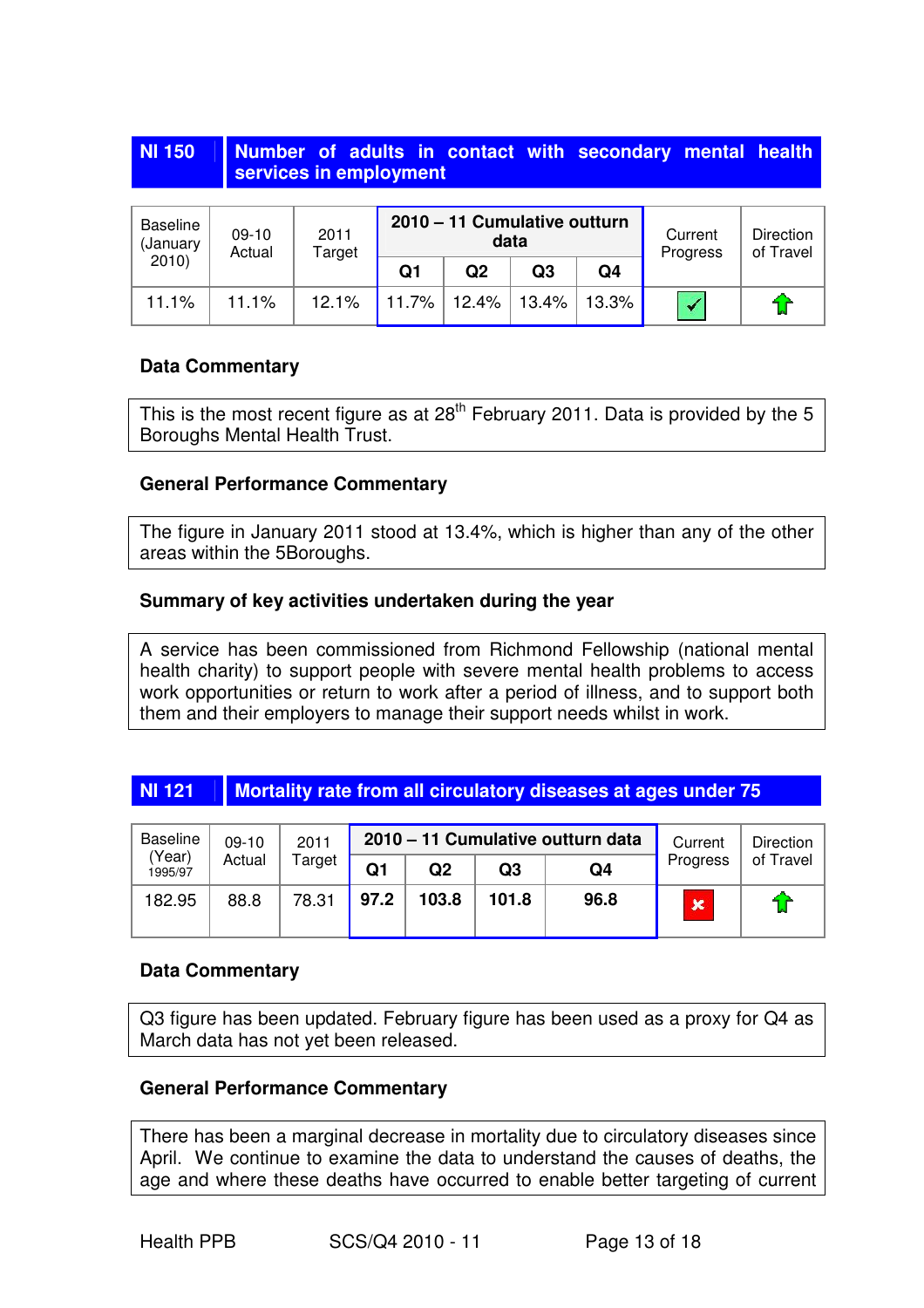programmes in place.

This means the Circulatory Disease's in Halton are unlikely to hit the PCT calendar year end target of 78.31.

#### **Summary of key activities undertaken during the year**

Several key initiatives have been put into place or been accelerated within 2010/11:

#### **Identifying people without established Cardiovascular Disease (CVD)**

This initiative significantly contributes to detecting CVD and other major illnesses earlier so that we can empower patients to take control and also actively manage the disease onset. We have accelerated the uptake and model of our Health Checks Plus (HC+) Scheme. In 2010/11 over 9000 health checks have been completed, 45% of these in Halton Practices. We have secured new and alternative providers of HC+ assessments. We have also commissioned a community pharmacy pilot in Halton whereby individuals can have a HC+ assessment at the pharmacy.

#### **Optimisation of evidenced based therapy**

We know that actively managing blood pressure and cholesterol levels significantly contributes to CVD mortality. The PCT has been actively managing blood pressure and cholesterol levels identified in general practice which significantly contributes to CVD mortality. The PCT have incentivised and supported GP practices to increase the numbers of CVD patients who have a managed BP and cholesterol. We have recently undertaken clinical audits in practices to understand the variation in treatment strategies and address any training needs in the management of Hypertension.

#### **Heart Failure**

We have commissioned a new Heart Failure diagnostic service for Halton residents. This new diagnostic test avoids unnecessary visits to the hospital and speeds up the diagnostic pathway in the hope that patients are quickly diagnosed and receive optimal treatment options.

We have recruited two new specialist Heart Failure nurses for the Halton patch. These nurses will work closely with GP practices and run additional community based clinics and attend patients' homes if necessary.

#### **Diabetic Care**

In 2010/11 Retinal Screening for Diabetic patients is up by 20% compared to 2009/10. We have commissioned a new Structured Education Service for Type 2 diabetic patients. We are also currently reviewing the Enhanced Diabetes Care scheme within primary care, to ensure that the outcomes of this scheme are directly linked to individual patient outcomes.

#### **Smoking**

Smoking has a major impact on levels of heart disease. Smoking cessation rates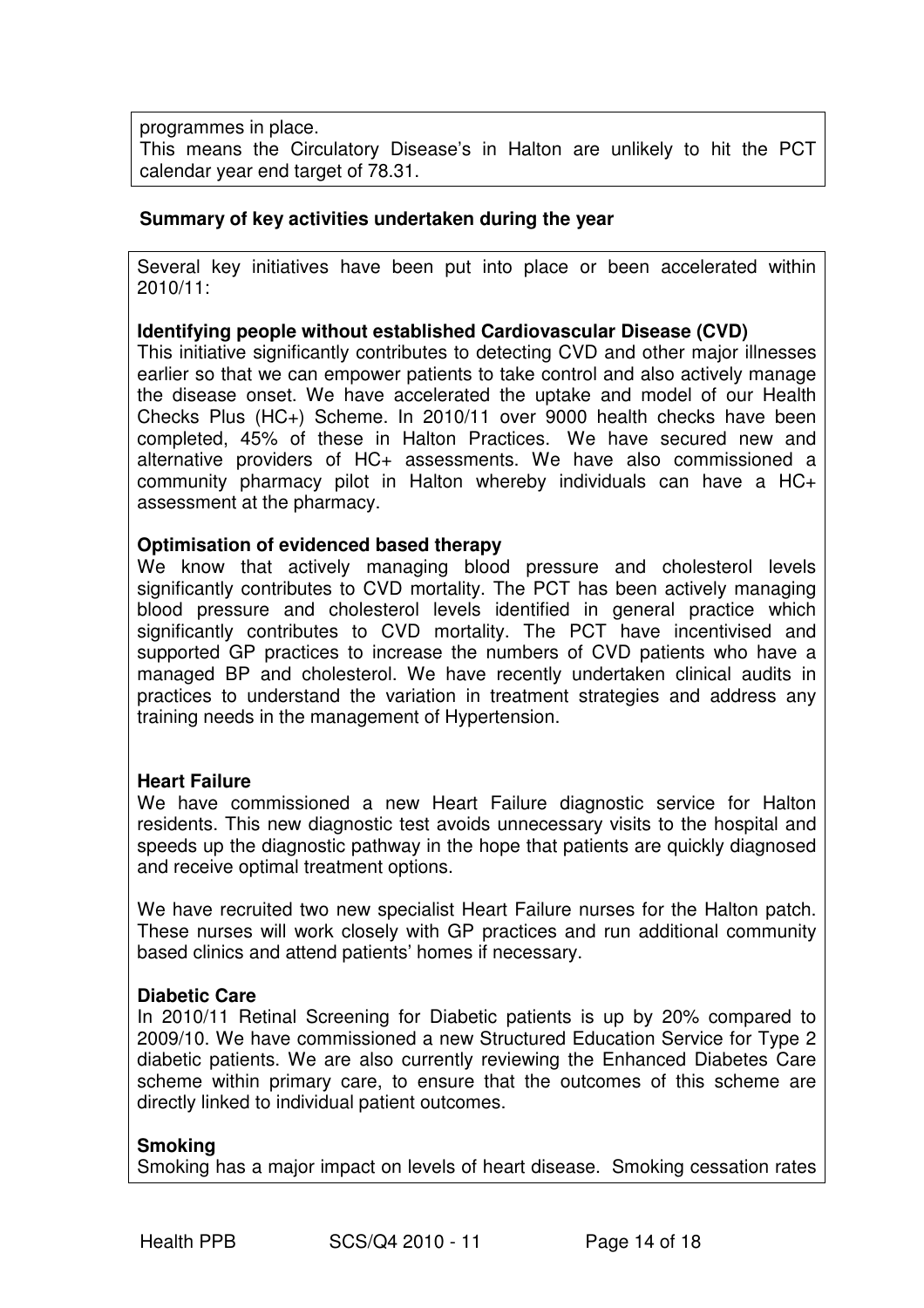are on target and progressing well.

It is expected that we will make the target. Smoking cessation is seasonal with most smokers quitting in the last quarter of January to March. Halton has one of the highest quit rates in the Northwest. Halton is now concentrating on improving smoking in pregnancy figures and will be commencing a new evidence based initiative to encourage quitters to remain quit for the duration of the pregnancy. Patients with COPD are now identified and referred on via the Stop Smoking Service. These patients often have heart as well as respiratory disease. All patients receive information and education. Working with smokers and offering brief advice is now a key part of the critical learning pathway for all clinical staff.

#### **Obesity**

Obesity is another major contributor to high levels of heart disease. The weight management services commissioned support the high numbers of patients identified as obese through the Health Checks Plus Programme. A recent audit of outcomes and outputs indicates that overall services are meeting their targets and levels of customer satisfaction are high. Adult weight management services are now embedded. There has been a considerable reduction in the waiting time for level 3 & 4 specialist services. Training for staff in behaviour change has started and will be rolled out in 2011/12. Numbers for exercise on prescription have increased and will continue to expand. Men's Health will be further expanded.

#### **Evidence**

In order that we understand the real needs of the Halton population we have completed a CVD Health Equity Audit. This report highlights several areas of recommendation. The lead commissioner has established a task and finish group to collectively address the issues raised within the report. A copy is available upon request.

## **NI 122 Mortality from all cancers at ages under 75**

| <b>Baseline</b><br>(Year)<br>1995/97 | $09-10$<br>Actual | 2011<br>Target | 2010 - 11 Cumulative outturn data |     |       |       | Current  | Direction |
|--------------------------------------|-------------------|----------------|-----------------------------------|-----|-------|-------|----------|-----------|
|                                      |                   |                | Q1                                | Q2  | Q3    | Q4    | Progress | of Travel |
| 185.98                               | 166.8             | 126.41         | 151.5                             | 158 | 150.9 | 149.5 | x        | - 1       |

#### **Data Commentary**

Q3 figure has been updated. February figure has been used as a proxy for Q4 as March data has not yet been released. It is very important to note that these figures are provisional, and that Q4 is based on provisional monthly mortality data to February only. We do not yet hold confirmed figures for 2010. The performance data quoted above are not actually events: they are Directly Standardised Mortality Rates. They represent about 200 cancer deaths per year under age 75. About half of cancer deaths occur under 75.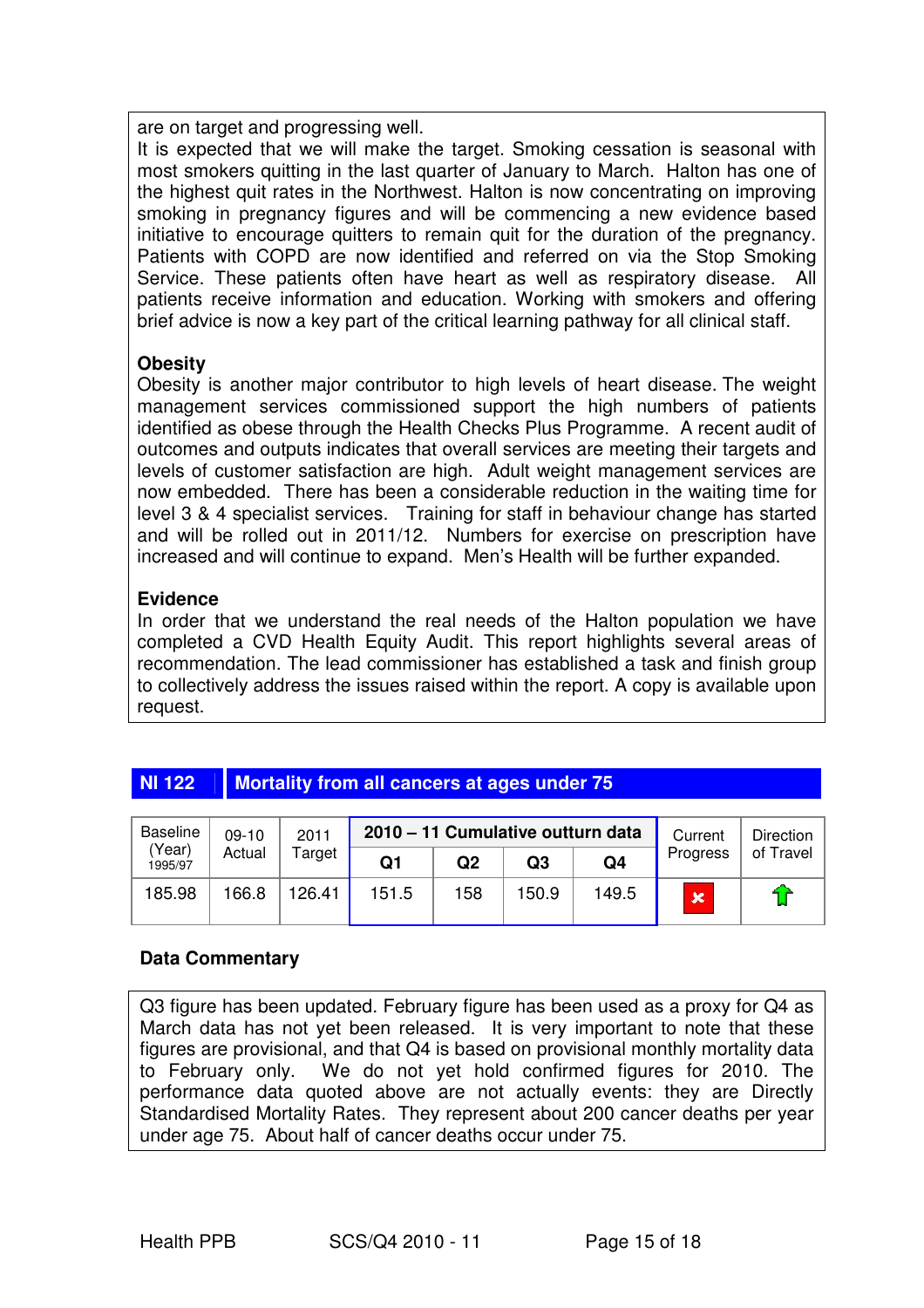#### **General Performance Commentary**



#### **Summary of key activities undertaken during the year**

The Local Authority and NHS partners held a Cancer Summit in February to consider the cancer mortality challenge in Halton and St Helens. The new Cancer Action Plan is being prepared following the summit.

We estimate that new screening programmes for bowel cancer are saving about five lives per year. Other improvements in early detection, such as through the get checked campaign, result in earlier diagnosis of cancer. However, rates remain high. The single biggest factor remains smoking. Lung cancer is the biggest single contributor, including in women.

Investment in cancer prevention and earlier detection has been less than planned during 2010/11, because of the overall PCT financial environment.